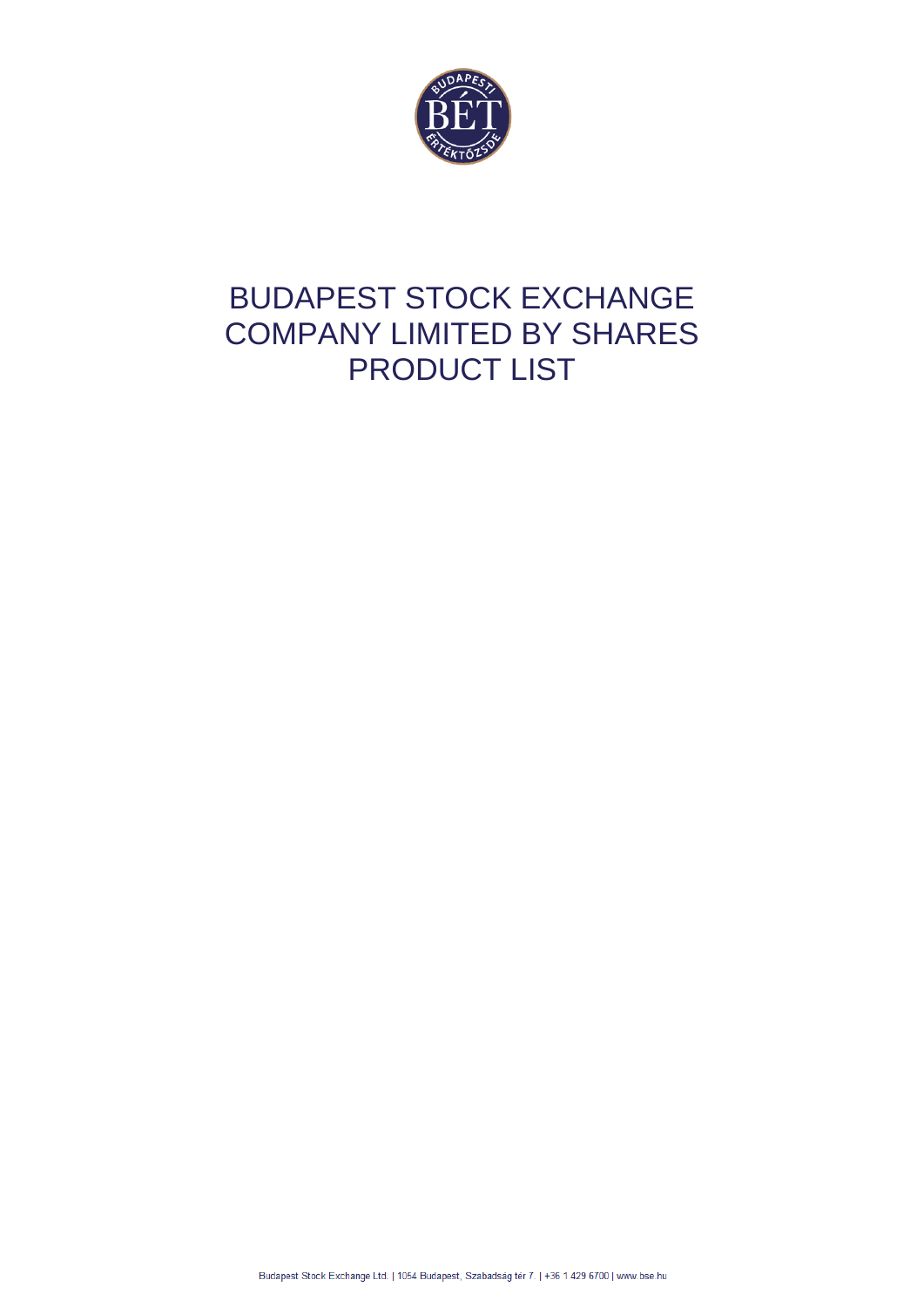

# **CONTENTS**

| <b>I. GENERAL SECTION</b>                                                                                    | 3              |
|--------------------------------------------------------------------------------------------------------------|----------------|
| Chapter 1 Purpose of the product list                                                                        | 3              |
| Chapter 2                                                                                                    | 4              |
| <b>Related basic terms</b>                                                                                   | 4              |
| Part II - SPECIFIC RULES                                                                                     | 7              |
| Chapter 1 Special cases for the establishment of the settlement price at expiration                          | $\overline{7}$ |
| Calculation method of the Settlement Price at Expiration for futures and option Contracts<br>1.<br>Chapter 2 | 7<br>9         |
| Special cases when trade is halted: REPEALED                                                                 | 9              |
| Equity index products: REPEALED<br>2.                                                                        | 9              |
| 3.<br>Other index products: REPEALED                                                                         | 9              |
| Chapter 3 The listing of options series upon the individual request of the exchange member                   | 10             |
| Individually opened options series<br>4.                                                                     | 10             |
| Chapter 4 Delivery rules of the commodity section                                                            | 11             |
| English translation is not available regarding this Chapter.                                                 | 11             |
| Chapter 5 Setting of the trading hours of the stock exchange products traded in the different sections       | 11             |
| According to Point 2 of part "Derivative Market" in the "CEO resolution No. 550/2013 of the Budapest Stock   |                |
| Exchange Ltd. on the applied trading parameters of the cash market and derivative market".                   | 11             |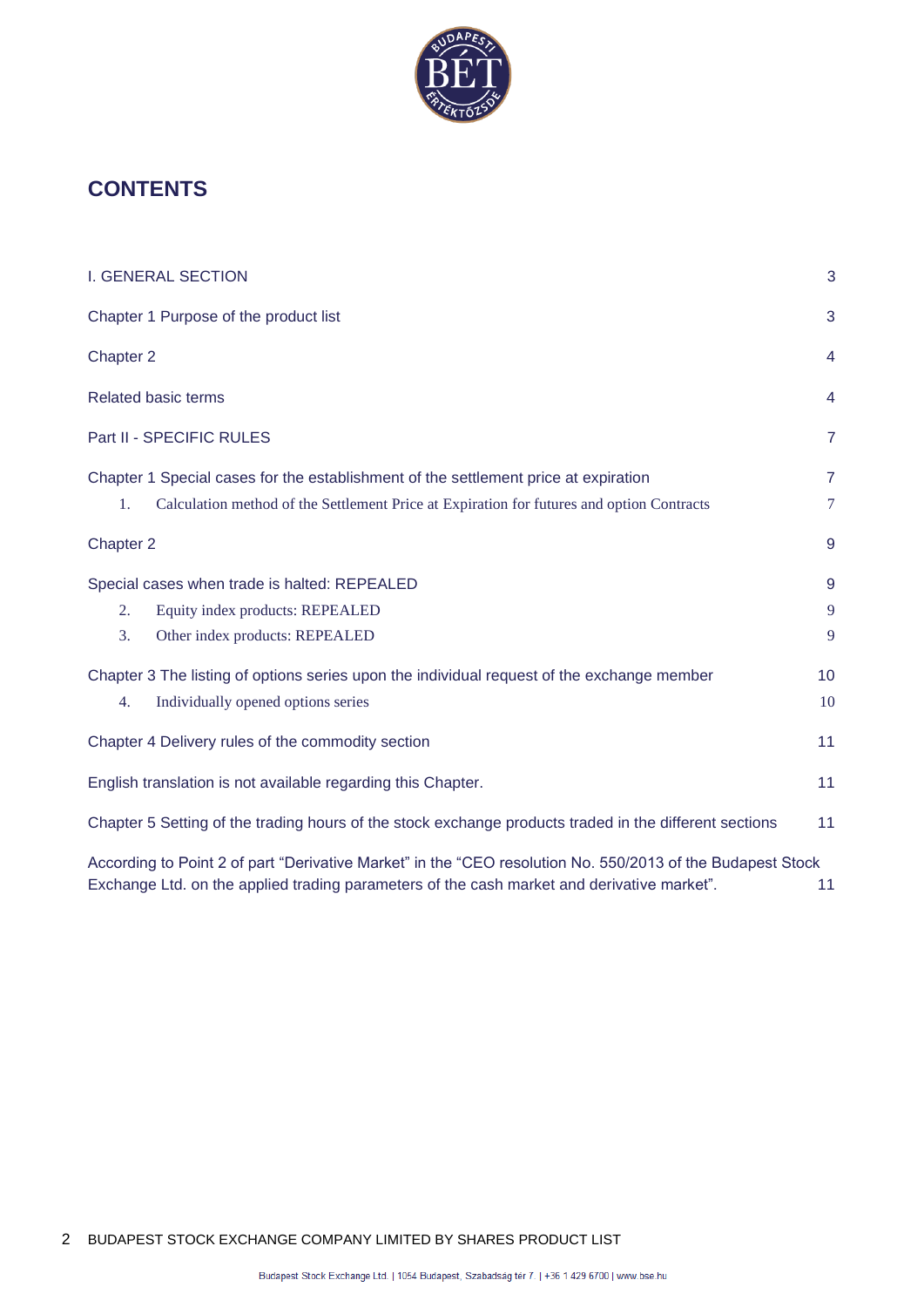

# <span id="page-2-1"></span><span id="page-2-0"></span>**I. GENERAL SECTION**

### **Chapter 1 Purpose of the product list**

The purpose of the current "Budapest Stock Exchange Company Limited by Shares Product List" (hereinafter: Product List) is to determine, in a uniform framework, the Stock Exchange Products listed on the market organised and operated by the Budapest Stock Exchange Company Limited by Shares (hereinafter: Stock Exchange).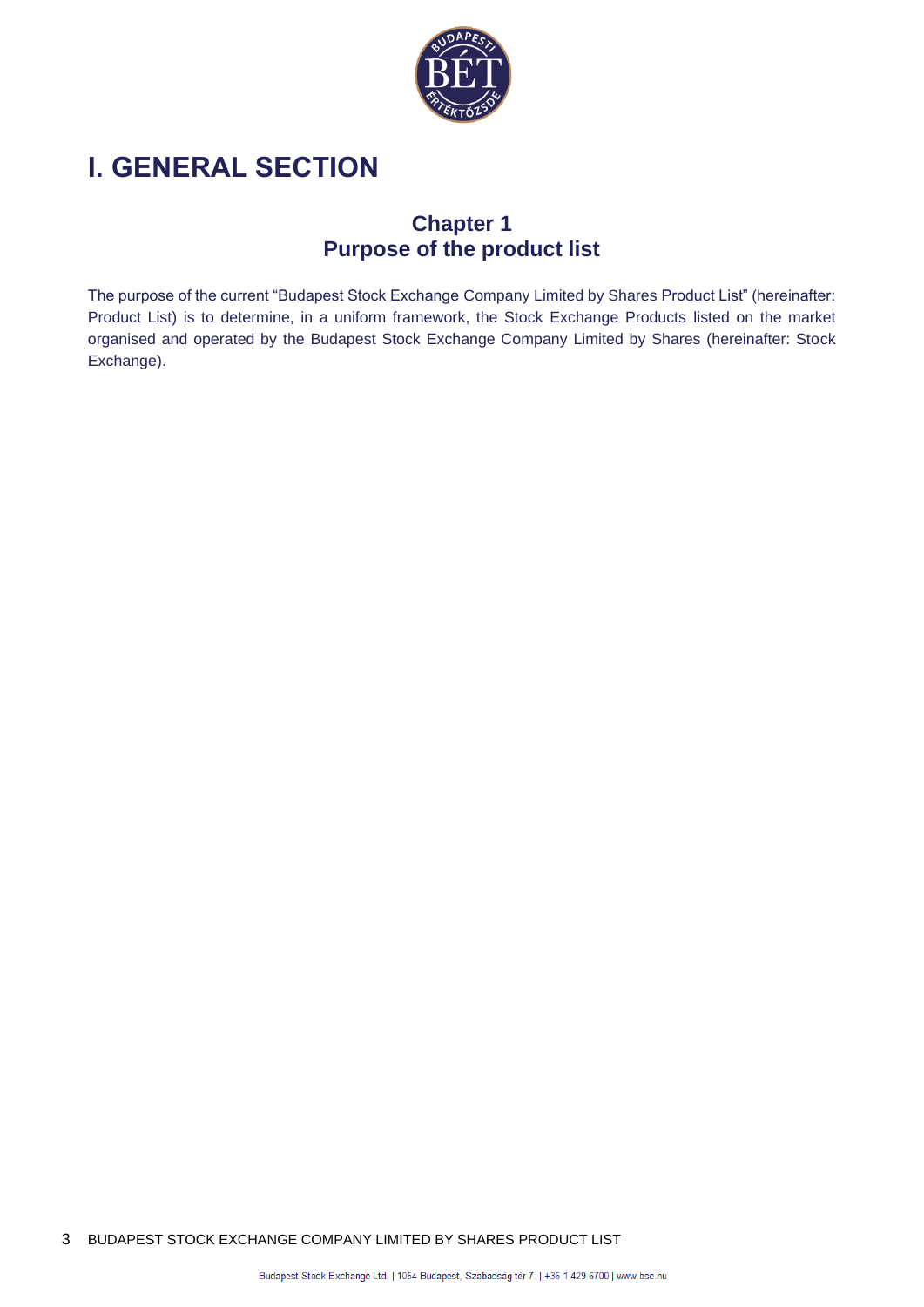

#### **Chapter 2 Related basic terms**

<span id="page-3-1"></span><span id="page-3-0"></span>**Ad Hoc Administrative Arbitration Board:** The Board defined by the CEO in the CEO's decision entitled 'Rules of Procedure of the Delivery Committee'.

**ATM, ITM and OTM Option Series:** The Option Series with an Exercise Price obtained before the beginning of the Trading Day, by way of rounding the closing price of the Underlying Product in line with the price interval set for the Option Series – or if there are more price intervals set for the Option Series, then in line with the largest price interval –, is called the ATM Option Series.

> CALL (buy) option: a transaction, in which the buyer (the Option Holder), against the payment of an Option Fee, acquires the right to buy from the seller (the Option Writer) the subject of the Option in the future, at the Exercise Price.

> In the case of a CALL type option, Option Series with an Exercise Price superior to the Exercise Price of the ATM Option Series are called OTM Option Series; Option Series with an inferior Exercise Price are called ITM Option Series.

> PUT (sell) option: a transaction, in which the buyer (the Option Holder), against the payment of an Option Fee, acquires the right to sell to the seller (the Option Writer) the subject of the Option in the future, at the Exercise Price.

> In the case of a PUT type option, Option Series with an Exercise Price inferior to the Exercise Price of the ATM Option Series are called OTM Option Series; Option Series with a superior Exercise Price are called ITM Option Series.

**Civil Code:** Act V of 2013 on the Civil Code (the Hungarian Civil Code).

**Underlying Product:** The term defined as such in the Regulations on Trading.

**Price Interval:** The term defined as such in the Regulations on Trading.

**Closing Day:** The Stock Exchange Day specified in the Regulations on Listing and Continued Trading.

**Regulations on Listing**  Book Two of the General Terms of Service of the Budapest Stock **and Continued Trading:** Exchange Ltd. titled Regulations on Listing and Continued Trading

**Launch Day:** The Stock Exchange Day specified in the Regulations on Listing and Continued Trading.

**First Trading Day:** The Stock Exchange Day specified in the Regulations on Listing and Continued Trading.

**Settlement Day:** The day specified in the KELER CCP Rules.

**Security Type:** The term defined as such in the Regulations on Listing and Continued Trading.

**Accrued Interest:** The term defined as such in the Regulations on Trading.

4 BUDAPEST STOCK EXCHANGE COMPANY LIMITED BY SHARES PRODUCT LIST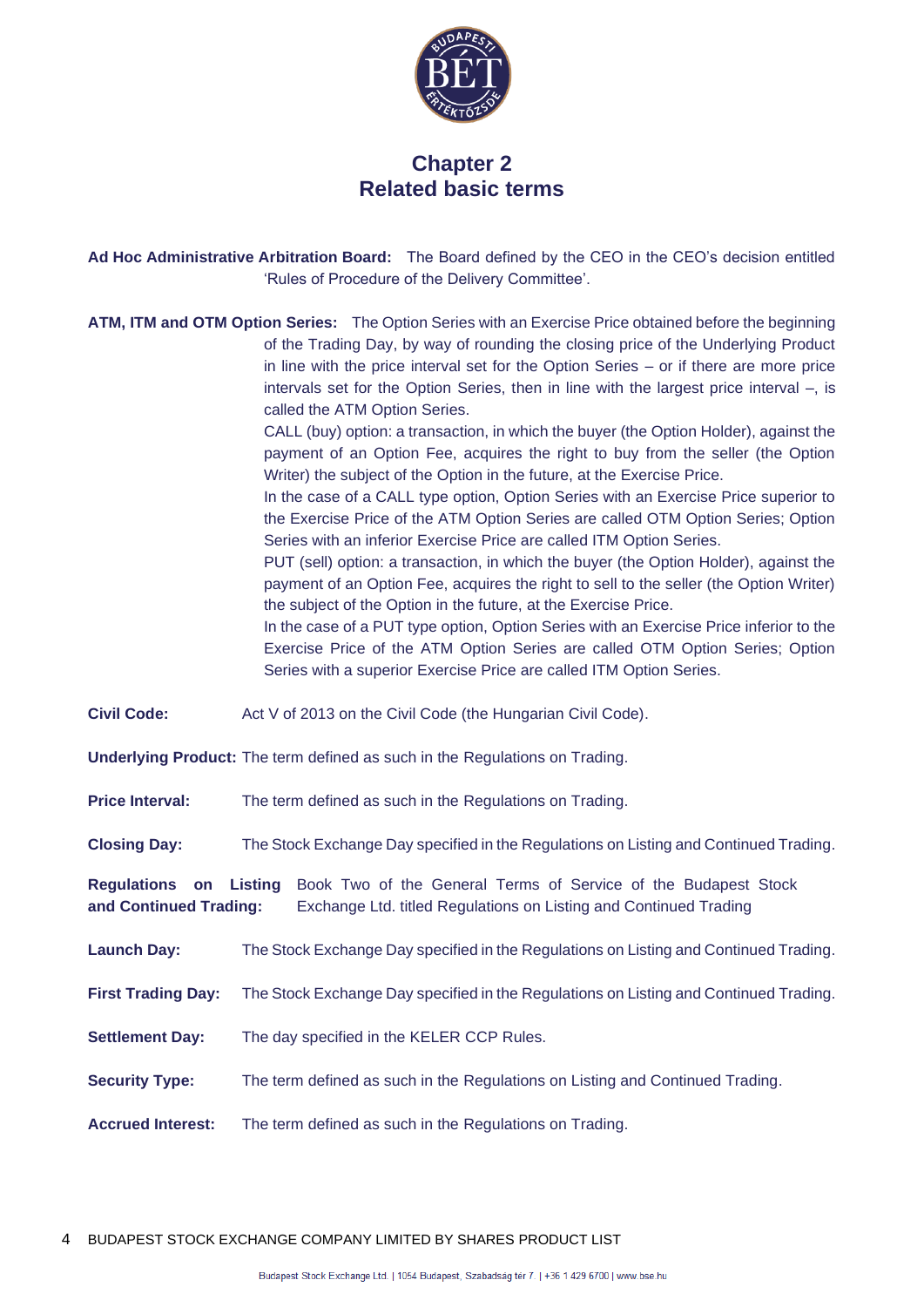

- **Physical Delivery:** The term defined as such in the Regulations on Listing and Continued Trading.
- **Record Date:** The term defined as such in the Regulations on Trading.
- **Board:** The Board of the Budapest Stock Exchange Company Limited by Shares.
- **Instrument:** A Stock Exchange Product specified in the Regulations on Listing and Continued Trading.
- **ISIN identifier:** The term defined as such in the KELER Rules.
- **Contract:** A Stock Exchange Product specified in the Regulations on Listing and Continued Trading.
- **KELER CCP Ltd.** Short name for the KELER Central Counterparty Ltd.
- **KELER CCP Rules** Any document containing provisions of KELER CCP Ltd. regarding Clearing Member's right or obligation or any information sent directly to Clearing Member or available on the website of KELER CCP Ltd. (eg. Rules, Term Lists, Writs, Form Contracts)
- **KELER Ltd.:** Short name for the Central Clearing House and Depository (Budapest) Company Limited by Shares. (Központi Elszámolóház és Értéktár (Budapest) Zrt.).
- **KELER Rules:** Provisions of the Rules, Term Lists, Clearing House Writs and Rules of Procedure of KELER Rt. regarding the settlement of stock exchange trading.
- **Regulations on Trading:** Book Five of the General Terms of Service of the Budapest Stock Exchange Ltd. titled Regulations on Trading
- **Cash Settlement:** The term defined as such in the Regulations on Listing and Continued Trading.
- **Clearing Range:** The term defined as such in the Regulations on Trading.
- **Exercise Price:** The term defined as such in the Regulations on Listing and Continued Trading.
- **Expiration Date:** The day determined in the KELER CCP Rules.
- **Settlement Price at Expiration:** The term defined as such in the Regulations on Listing and Continued Trading.
- **Opening Day:** The Stock Exchange Day defined as such in the Regulations on Listing and Continued Trading.
- **Daily Maximum Price Change:** The term defined as such in the Regulations on Trading.
- **Option Style:** The term defined as such in the Regulations on Listing and Continued Trading.
- **Type of Option:** The term defined as such in the Regulations on Listing and Continued Trading.
- 5 BUDAPEST STOCK EXCHANGE COMPANY LIMITED BY SHARES PRODUCT LIST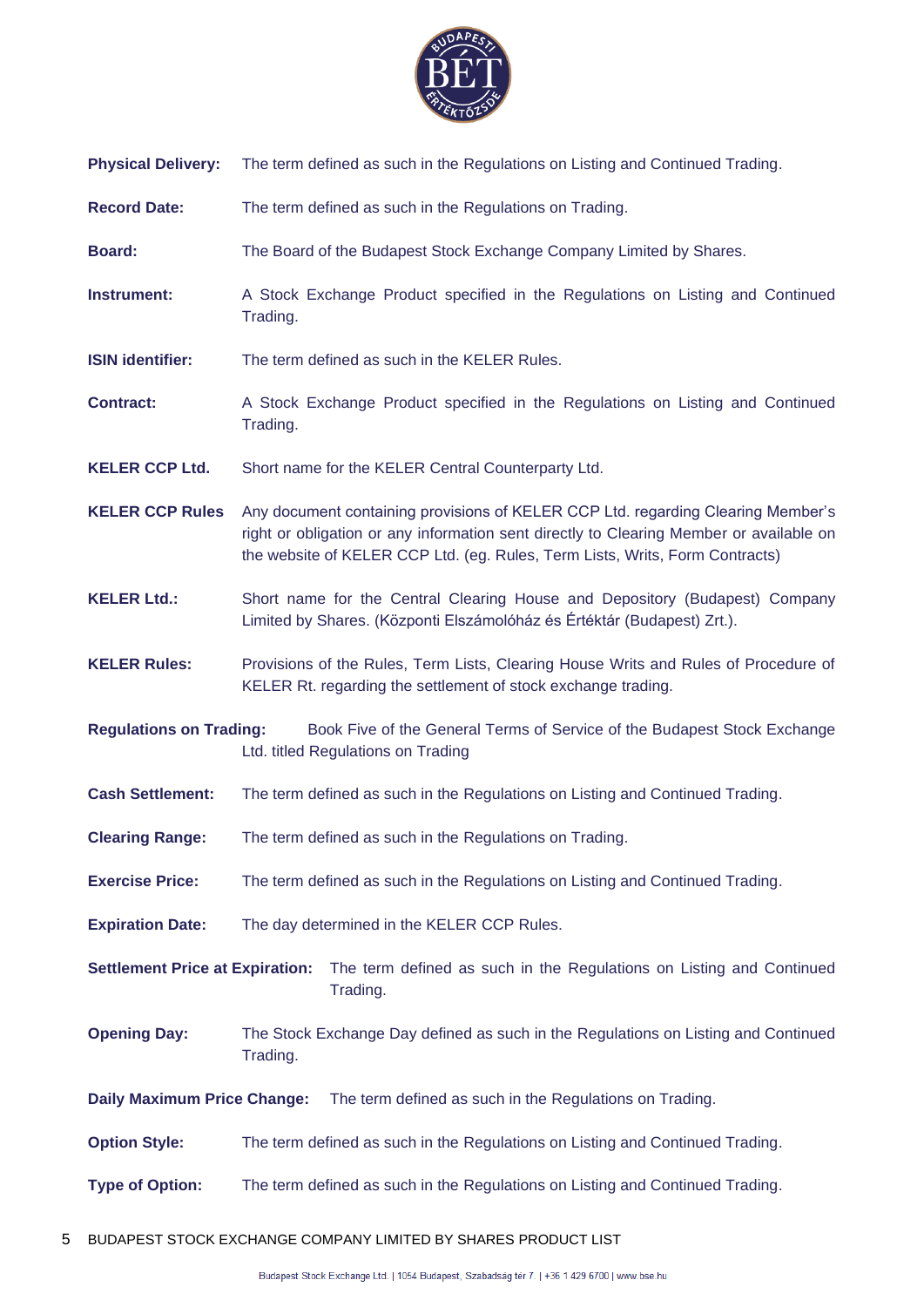

**Option Premium/Fee:** The term defined as such in the Regulations on Trading.

**Option Series:** The Stock Exchange Product defined as such in the Regulations on Listing and Continued Trading.

**Price Interval between Option Series:** The term defined as such in the Regulations on Trading.

**Type of Share:** The term defined as such in Civil Code.

**Short Leg of a Spread Product:** The term defined as such in the Regulations on Trading.

**Long Leg of a Spread Product:** The term defined as such in the Regulations on Trading.

**Common Leg of Spread Products:** The term defined as such in the Regulations on Trading.

**Delivery Method**: The term defined as such in the Regulations on Listing and Continued Trading.

**Stock Exchange Product**: The term defined as such in the Regulations on Listing and Continued Trading.

**Stock Exchange Day:** A calendar day specified in the Stock Exchange Rule Book.

**Exchange Rule:** Book Six of the General Terms of Service of the Budapest Stock Exchange Ltd. titled Regulations on Official Publications

**Exchange Member:** Refers to the concept defined as such in the Exchange Membership **Regulations** 

**Tpt.** Abbreviated name for Law CXX of the year 2001, On Capital Markets**.**

**Last Trading Day:** A Stock Exchange Day specified in the Regulations on Listing and Continued Trading.

**CEO:** The CEO of the Budapest Stock Exchange Company Limited by Share.

- **Delivery Price:** Settlement Price at Expiration in the case of products traded in the Commodities **Section**
- **Free Trading Period in the Commodities Section:** Period that lasts till the last trading day of the month preceding the Expiration Month.
- **Matching Period:** The first three Stock Exchange Days following the Free Trading Period

For terms applied in the Product List but not defined in the present chapter, the terms shall be used as defined in Tpt.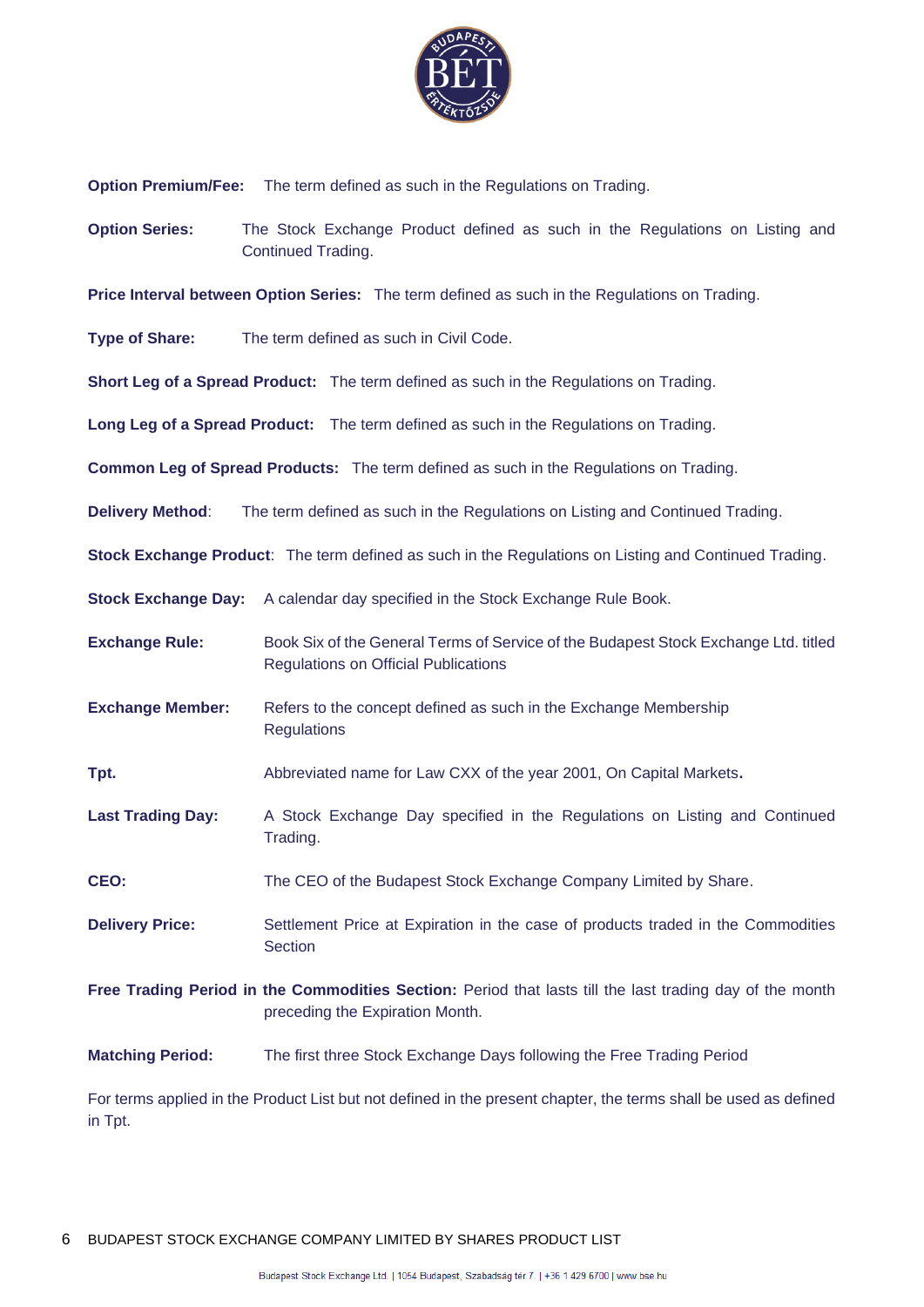

# <span id="page-6-0"></span>**Part II - SPECIFIC RULES**

#### **Chapter 1**

# <span id="page-6-1"></span>**Special cases for the establishment of the settlement price at expiration**

#### <span id="page-6-2"></span>**1. Calculation method of the Settlement Price at Expiration for futures and option Contracts**

1.1. The average of the volume-weighted average price on the Closing Day, over the 40 minutes lasting from 9:20:01 to 10:00:00, dropping the five transactions with the highest and lowest Prices from among the transactions concluded on the cash market (excluding from consideration the NEGOTIATED and AUCTION transactions) and the arithmetical average of the same Prices, rounded in line with the Price Interval.

In the averaging procedure, while selecting the respective 5 transactions with the highest and lowest Prices, there are transactions with identical Prices, and thus the selection of the respective 5 transactions shall be made from more than five transactions, the following procedure shall be followed: In the case of the 5 transactions with the highest Prices to be dropped, the selection of the first 5 is made on the basis of a ranking of the transactions according to Price, volume and transaction time, in a manner that for transactions ranked in descending order by Price, among the transactions with identical Prices, the transaction involving a larger volume precedes the one for a smaller volume; and from among the transactions with identical Prices and volumes, the transaction concluded earlier precedes the one concluded later.

In the case of the 5 transactions with the lowest Prices to be dropped, the selection of the first 5 is made on the basis of a ranking of the transactions according to Price, volume and transaction time, in a manner that for transactions ranked in ascending order by Price, among the transactions with identical Prices, the transaction involving a larger volume precedes the one for a smaller volume; and from among the transactions with identical Prices and volumes, the transaction concluded earlier precedes the one concluded later.

- 1.2. If, in the period determined in Point 1.1, less than 50 transactions were concluded (not considering NEGOTIATED and AUCTION transactions), the establishment of the Settlement Price takes place on the basis of the transactions concluded on that Exchange Day from 9:20:01, but taking into account no more than the first 50 transactions, according to the averaging and rounding principles described above, dropping the 5 extreme values at each end.
- 1.3. If in the case described in Point 1.2 there are less than 11 transactions, the dropping of the 5-5 extreme values at each end does not take place.
- 1.4. If in the case described in Point 1.2 there are no transactions at all, the Settlement Price at Expiration is identical to the last Settlement Price.
- 1.5. If the aggregate trading time from 9:20:01 on the Closing Day in the given (underlying product) equity falls below 40 minutes and there are no open positions in the given Instrument or Option Series, the Settlement Price at Expiration is identical to the last Settlement Price.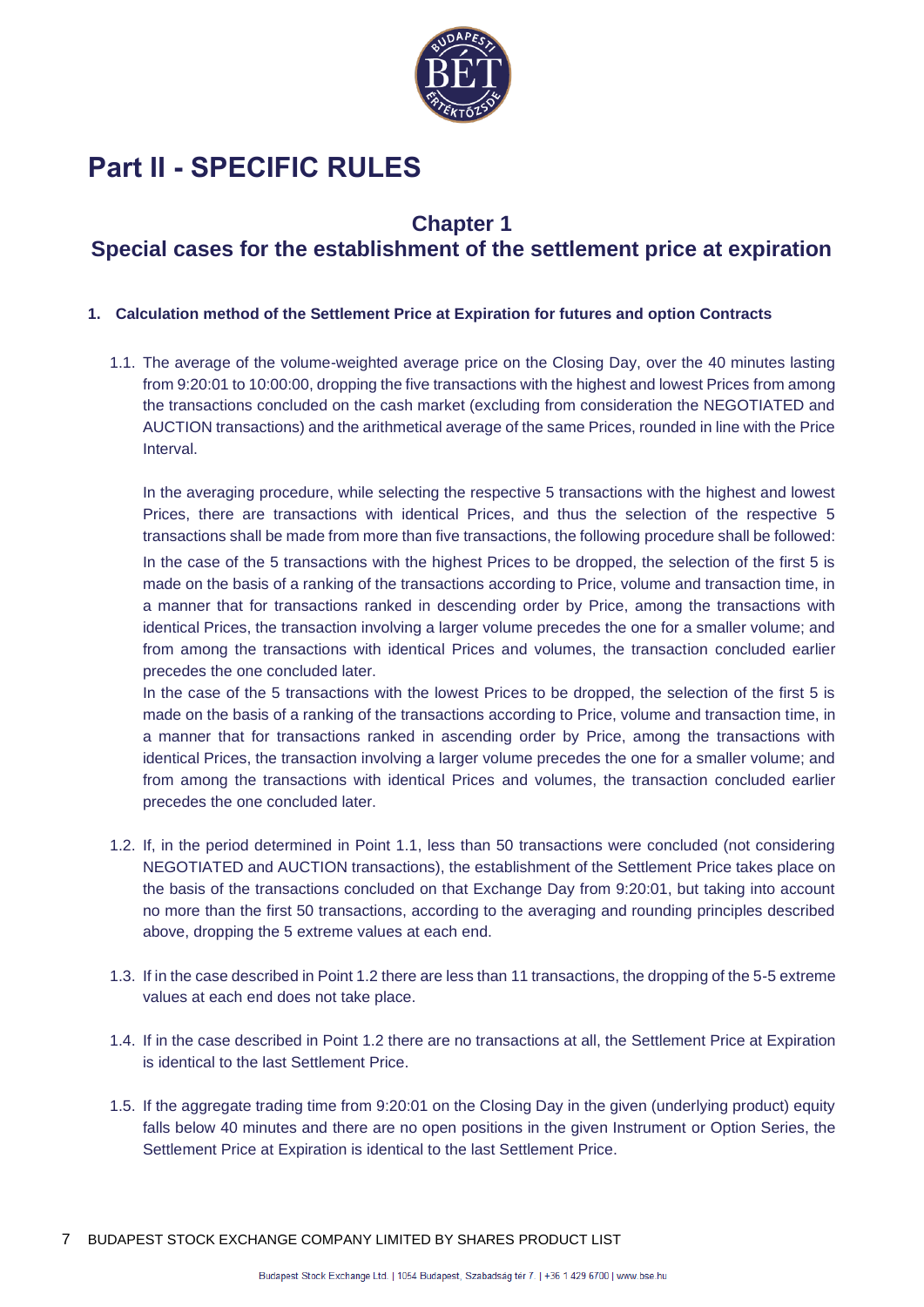

- 1.6. If the aggregate trading time from 9:20:01 on the Closing Day in the given (underlying product) equity falls below 40 minutes but there are open positions in the given Instrument or Option Series, then the establishment of the Settlement Price at Expiration takes place on the first Exchange Day following the given Exchange Day when trade in the given (underlying product) equity can be first concluded. In this case the first Exchange Day on which the Settlement Price at Expiration may be established shall be considered the Closing Day.
- 1.7. In the case described in Point 1.6., (on the "new" Closing Day) the establishment of the Settlement Price at Expiration is carried out in accordance with the method described in Points 1.1.-1.4., but with taking all the trades of the given Exchange Day into account.
- 1.8. In addition to the above conditions, the Exchange may establish further conditions whenever reasonable.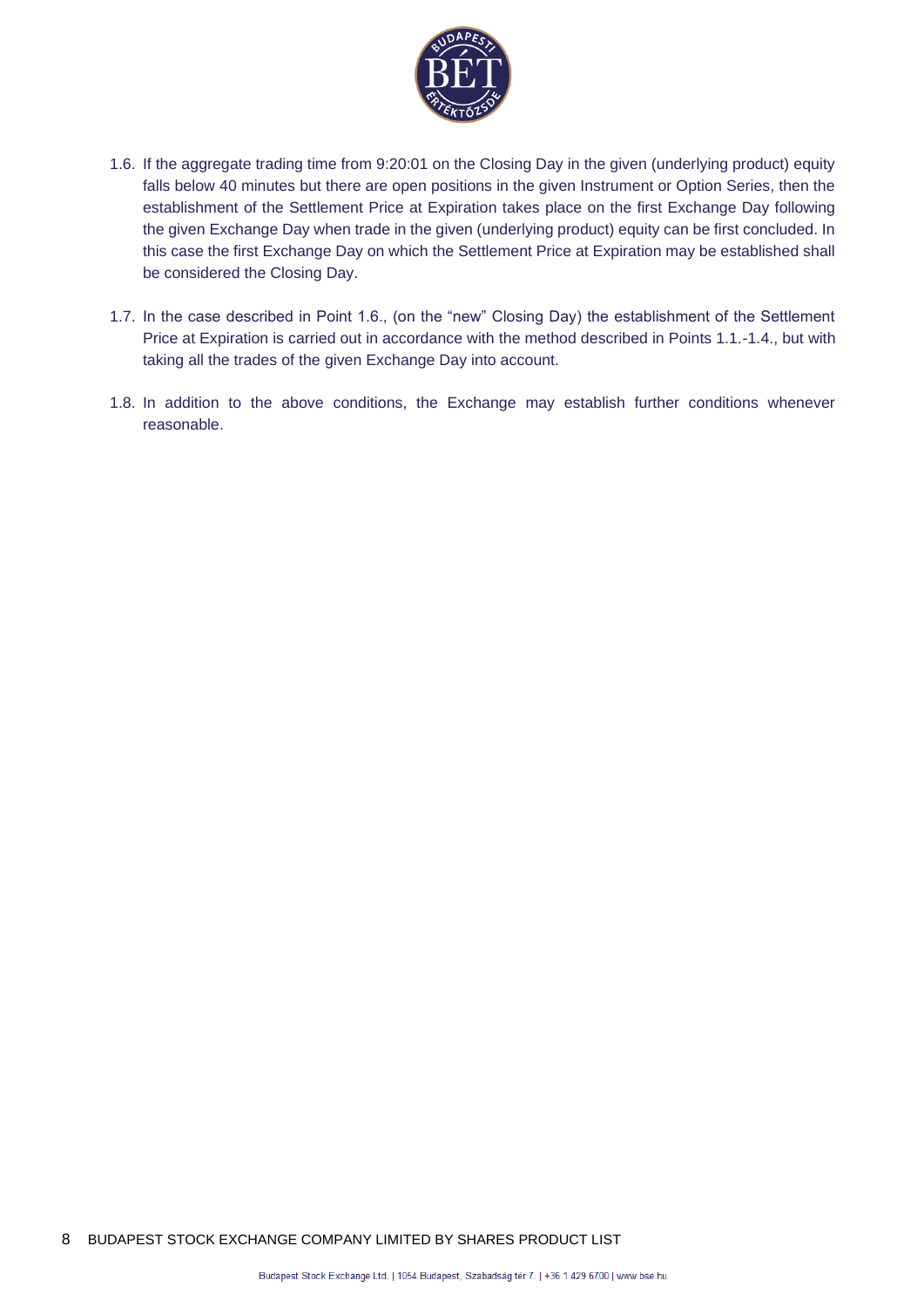

### **Chapter 2 Special cases when trade is halted: REPEALED**

- <span id="page-8-2"></span><span id="page-8-1"></span><span id="page-8-0"></span>**2. Equity index products: REPEALED**
- <span id="page-8-3"></span>**3. Other index products: REPEALED**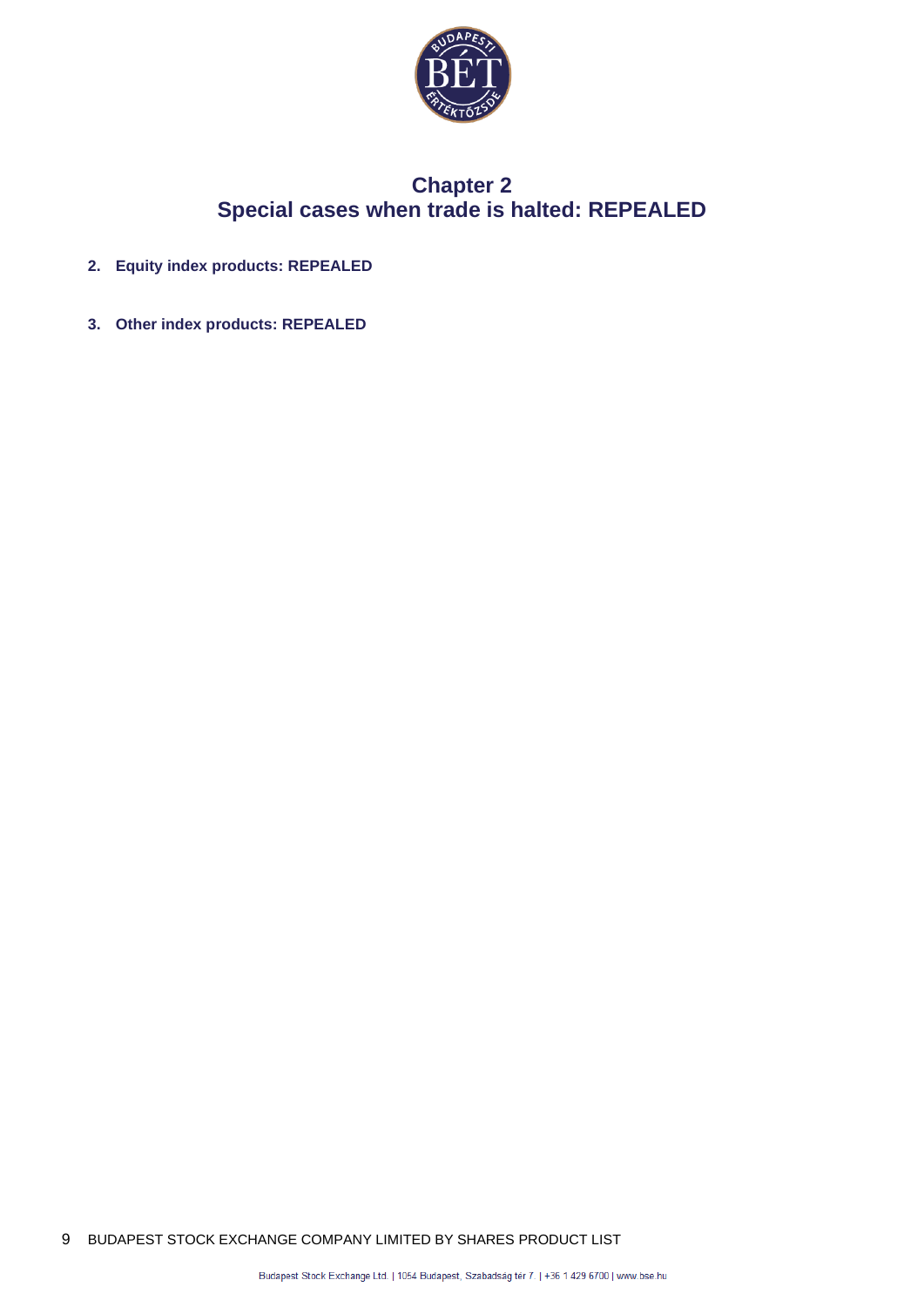

### <span id="page-9-0"></span>**Chapter 3 The listing of options series upon the individual request of the exchange member**

#### <span id="page-9-1"></span>**4. Individually opened options series**

- 4.1. The Stock Exchange individually opens options series on the basis of an official fax from the Exchange Member(s) sent to the Trading and Business Development Division before 16:00 on the given Exchange Day, taking into consideration the product features listed in the Product List.
- 4.2. The contents of the official fax:
	- a) Name of Exchange Member
	- b) Name of Contract
	- c) Month of Expiry
	- d) Exercise Price
	- e) Option type (C/P)
	- f) Authorized signature
- 4.3. Options series requested by the Exchange Member are opened on the Exchange Day following the receipt of the request.